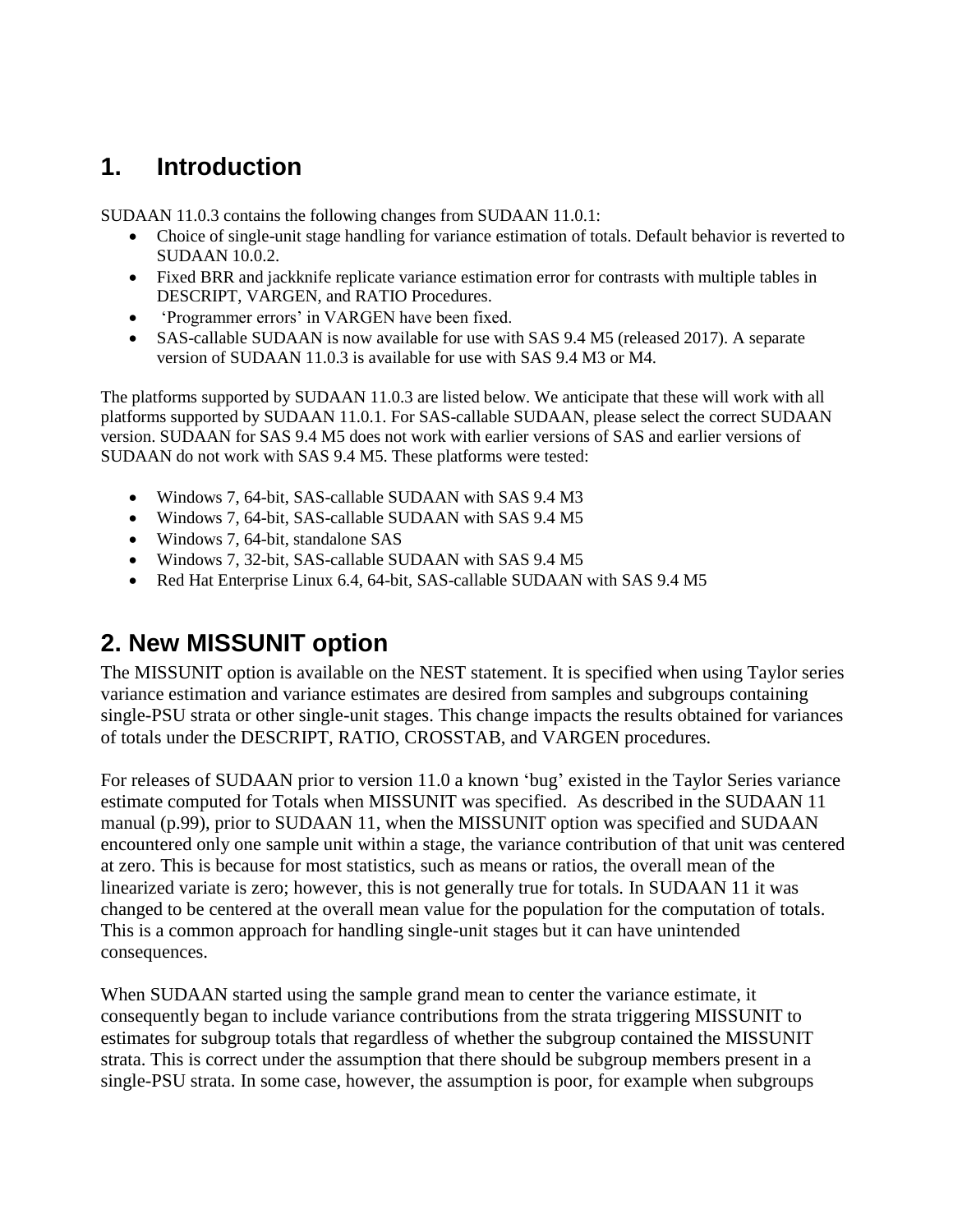represent geographic areas or correspond to strata, then it incorrectly inflates variance to totals for subgroups that do not include the single-unit stage. In addition variance contributions from certainty strata are nonzero. Hence, the default behavior for MISSUNIT was reverted to that of SUDAAN 10; however, in order to allow users to specify which approach is appropriate, and option has been provided to use the grand mean as in SUDAAN 11.

## **Usage**

The new option keywords MISSUNIT1 and MISSUNIT2 are available on the NEST statement they may be used in any SUDAAN procedure with a NEST statement; however, the results will only differ for the impacted statistics listed in Tables 1 to 3 for the descriptive procedures DESCRIPT, CROSSTAB, and VARGEN. MISSUNIT and MISSUNIT1 correspond to MISSUNIT in SUDAAN versions prior to 11 (variance contribution for single-unit stage centered at zero), and MISSUNIT2 corresponds to SUDAAN 11.0.0 and 11.0.1 (variance contribution for single-unit stage centered at sample grand mean).

## **Impacted Statistics**

The choice of options will impact all variances of totals when MISSUNIT is specified. Since this variance estimate is also used in several composite statistics (e.g. *t*-tests for the significance of differences and some of the CROSSTAB test statistics), other statistics are indirectly affected by the choice of options. Tables 1 and 2 present a list of all statistics in CROSSTAB and DESCRIPT that were listed in the SUDAAN 11 manual as affected by the change in MISSUNIT for totals from SUDAAN 10 to 11. VARGEN was not available in SUDAAN 10 but variances of totals computed in VARGEN will also be impacted by the choice of MISSUNIT options (Table 3).

|                  | $\cdots$ $\cdots$ $\cdots$ $\cdots$ $\cdots$ $\cdots$ |
|------------------|-------------------------------------------------------|
| <b>AADJDF</b>    | <b>LLCHISQP</b>                                       |
| <b>ADDF</b>      | <b>LOGARISK</b>                                       |
| ADF              | <b>LOGSRISK</b>                                       |
| <b>ADJDDF</b>    | <b>LOWARISK</b>                                       |
| <b>APVAL</b>     | <b>LOWSRISK</b>                                       |
| <b>ARISK</b>     | <b>SADJDF</b>                                         |
| <b>ATESTVAL</b>  | <b>SDDF</b>                                           |
| <b>CHIDDF</b>    | <b>SDF</b>                                            |
| <b>CHISQ</b>     | <b>SELOGARISK</b>                                     |
| <b>CHISQDF</b>   | <b>SELOGSRISK</b>                                     |
| <b>CHISOP</b>    | <b>SEWGT</b>                                          |
| <b>CMH</b>       | <b>SPVAL</b>                                          |
| <b>CMHDDF</b>    | <b>SRISK</b>                                          |
| <b>CMHDF</b>     | <b>STESTVAL</b>                                       |
| <b>CMHPVAL</b>   | <b>STRDDF</b>                                         |
| <b>COVWGT</b>    | <b>UPARISK</b>                                        |
| <b>DDFWGT</b>    | <b>UPSRISK</b>                                        |
| <b>DEFFWGT</b>   | VARLOGARISK                                           |
| <b>LLCHISQ</b>   | VARLOGSRISK                                           |
| <b>LLCHISQDF</b> | <b>VARWGT</b>                                         |

| Table 1. |  |  | Statistics in CROSSTAB That Will Be Affected by the Change to MISSUNIT |
|----------|--|--|------------------------------------------------------------------------|
|          |  |  |                                                                        |

## **Table 2. Statistics in DESCRIPT That Will Be Affected by the Change to MISSUNIT**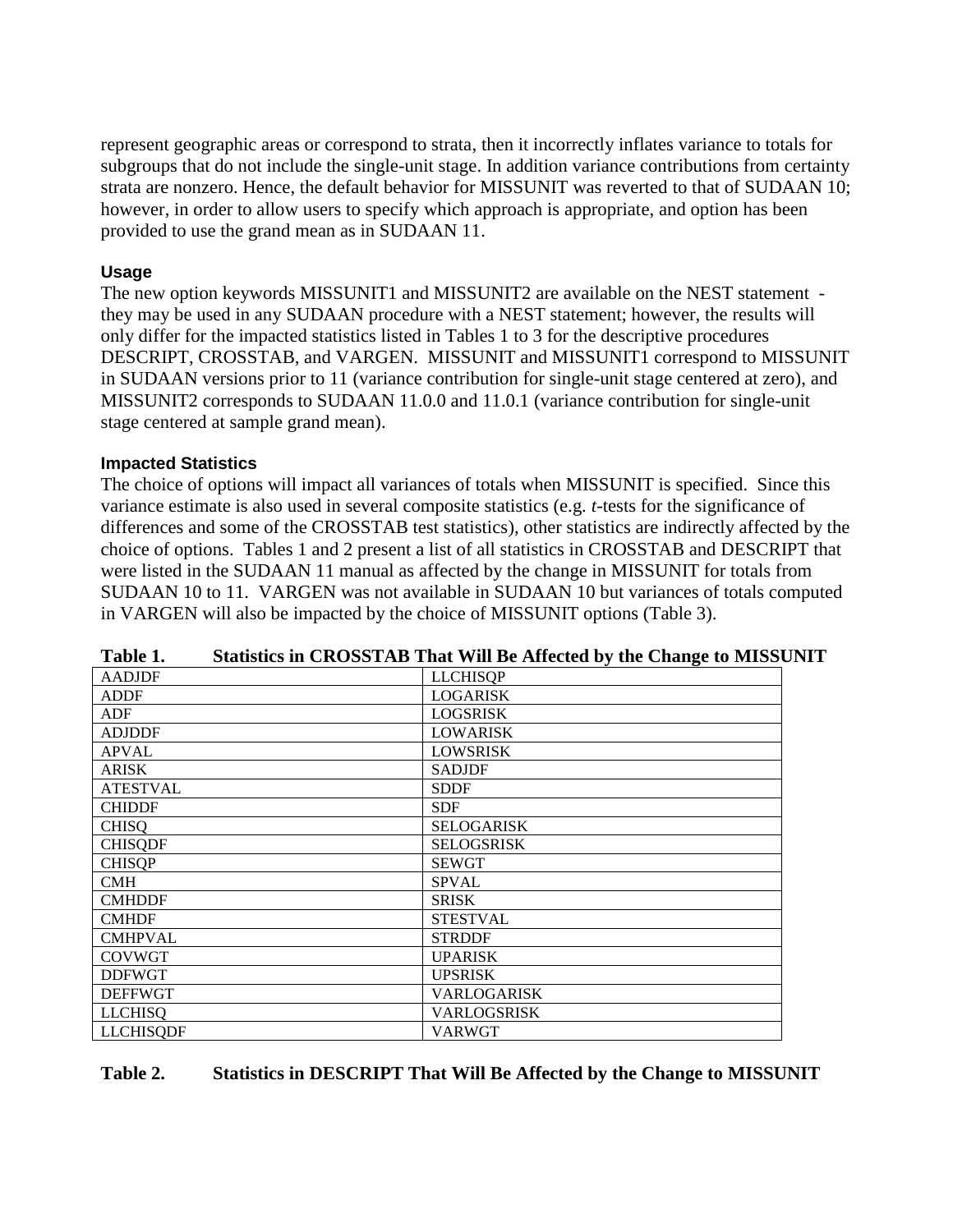| I COVTOTAL      | SRSTOTAL        |
|-----------------|-----------------|
| <b>DDFTOTAL</b> | <b>TDDF</b>     |
| DEFFTOTAL       | <b>UPTOTAL</b>  |
| <b>LOWTOTAL</b> | <b>VARTOTAL</b> |
| SETOTAL         |                 |

## **Table 3. Statistics in VARGEN That Will Be Affected by the Change to MISSUNIT**

These statistics are impacted only when they apply to estimates from XSUM statements or PARAMETER statements when the parameter requested represents a total.

| <b>SEESTIM</b>         | 'ARESTIM         |
|------------------------|------------------|
| <b>LOWESTIM</b>        | <b>IPESTIM</b>   |
| <b>ESTIM</b><br>௱<br>_ | <b>DEFFESTIM</b> |

## **3. DESCRIPT, VARGEN, and RATIO Procedures: BRR and Jackknife replicate variance estimation errors for contrasts with multiple tables**

In SUDAAN 10.0.1 through 11.0.1, when BRR or Jackknife replicate variance estimation was requested for contrasts in combination with multiple table requests, the number of replicates used for variance estimation was equal to the number of tables rather than the total number of specified replicates.

This affected the statements CONTRAST, DIFFVAR, PAIRWISE, or POLYNOMIAL when requested in combination with multiple table requests via TABLES, CLASS, or SUBGROUP. Note the issue is related to the number of tables requested not the number of variables listed, so for CLASS and SUBGROUP, only the variables interpreted as table requests are counted. For example, the variables for which contrasts are requested do not count toward the number of tables produced even if listed on a CLASS statement, or if a TABLES statement is present this overrides CLASS.

This behavior has been fixed in SUDAAN 11.0.3.

| <b>Procedure</b> | <b>Affected statistics</b> |                 |                  |                 |                 |
|------------------|----------------------------|-----------------|------------------|-----------------|-----------------|
| <b>DESCRIPT</b>  | <b>SEPERCENT</b>           | <b>LOWPCT</b>   | <b>UPPCT</b>     | T PCT           | P PCT           |
|                  | <b>SETOTAL</b>             | <b>LOWTOTAL</b> | <b>UPTOTAL</b>   | <b>VARPCT</b>   | <b>VARTOTAL</b> |
|                  | <b>SEMEAN</b>              | <b>LOWMEAN</b>  | <b>UPMEAN</b>    | <b>T MEAN</b>   | P MEAN          |
|                  | <b>SEGEOMEAN</b>           | <b>VARMEAN</b>  | <b>DDFMEAN</b>   | <b>DDFPCT</b>   | <b>DDFTOTAL</b> |
| <b>VARGEN</b>    | <b>SEESTIM</b>             | <b>VARESTIM</b> | <b>LOWESTIM</b>  | <b>UPESTIM</b>  | <b>T ESTIM</b>  |
|                  | P ESTIM                    |                 |                  |                 |                 |
| <b>RATIO</b>     | <b>SERHAT</b>              | <b>LOWRHAT</b>  | <b>UPRHAT</b>    | <b>T RHAT</b>   | P RHAT          |
|                  | <b>VARRHAT</b>             | <b>DDFRHAT</b>  | <b>SEPERCENT</b> | <b>LOWPCT</b>   | <b>UPPCT</b>    |
|                  | T PCT                      | P PCT           | <b>SETOTAL</b>   | <b>LOWTOTAL</b> | <b>UPTOTAL</b>  |

## **Table 4. Impacted procedures and statistics**